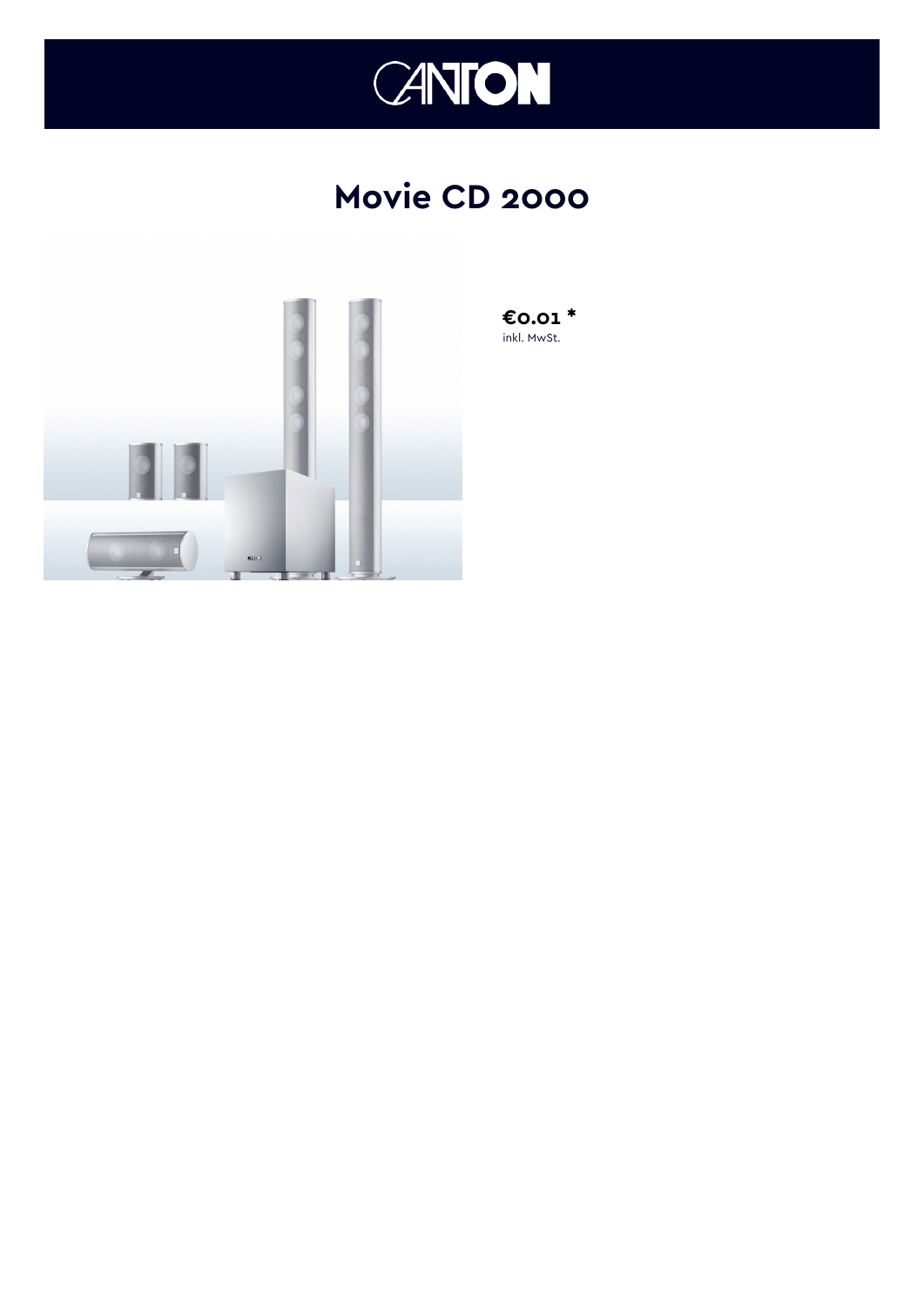

| Type                         | Home-Cinema-System with active subwoofer system                                                                                                                                                                                                                                                                                                                                                                                                                                                                                                                                                                                  |
|------------------------------|----------------------------------------------------------------------------------------------------------------------------------------------------------------------------------------------------------------------------------------------------------------------------------------------------------------------------------------------------------------------------------------------------------------------------------------------------------------------------------------------------------------------------------------------------------------------------------------------------------------------------------|
| <b>Engineering Principle</b> | Front: 21/2-way Bassreflexsystem<br>Center: 2-way geschlossen<br>Surround: 2-way geschlossen<br>Subwoofer: Bassreflexsystem                                                                                                                                                                                                                                                                                                                                                                                                                                                                                                      |
| Musical output               | Subwoofer: 150 watts                                                                                                                                                                                                                                                                                                                                                                                                                                                                                                                                                                                                             |
| Crossover frequency          | Front: 400 / 3.300 Hz<br>Center: 400 / 3.500 Hz<br>Surround: 3.900 Hz<br>Subwoofer: 55200 Hz (adjustable)                                                                                                                                                                                                                                                                                                                                                                                                                                                                                                                        |
| Woofer                       | Front: $2 \times 110$ mm $(4'')$ , aluminum<br>Center: 1 x 110 mm (4"), aluminum<br>Surround: 1 x 110 mm (4"), aluminum<br>Subwoofer: 1 x 220 mm (9"), aluminum                                                                                                                                                                                                                                                                                                                                                                                                                                                                  |
| Tweeter                      | Front: 1 x 25 mm, Aluminium<br>Center: 1 x 25 mm, Aluminium<br>Surround: 1 x 25 mm (1"), Aluminium                                                                                                                                                                                                                                                                                                                                                                                                                                                                                                                               |
| Special Features             | Front:<br>Magnetically shielded<br>Aluminum speaker base plate<br>Center:<br>Magnetically shielded<br>Polymer protection<br>Table top stand included<br>Wall brackets included<br>Surround:<br>Magnetically shielded<br>Polymer protection<br>Wall brackets included<br>Subwoofer:<br>Adjustable phase limiter<br>Adjustable crossover frequency<br>Adjustable bass level<br>SC-technology<br>350 watt multi-channel amplifier<br>Simple remote control operation<br>Magnetically shielded<br>Sophisticated Plug & Play solution<br>SC-technology<br>Integrated FM tuner (RDS)<br>Fully active 2.1 music and home theater system |
| Nominal Impedance            | 48 ohms                                                                                                                                                                                                                                                                                                                                                                                                                                                                                                                                                                                                                          |